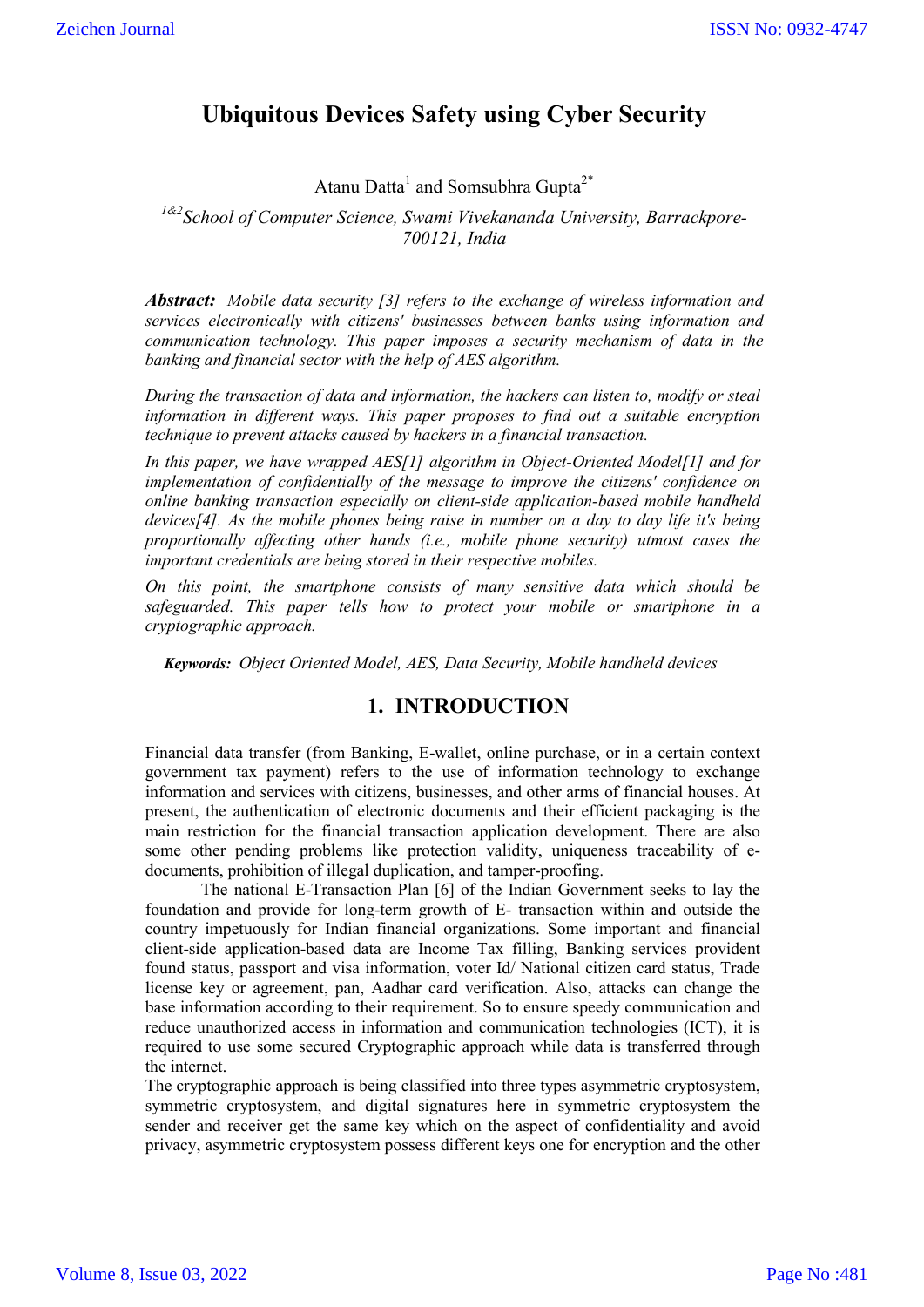for decryption which mainly works for key exchange and authentication and digital fingerprint will encrypt the data irreversibly and pushes for data integrity. Encryption is the new technology that protects through disturbing the data and acts unique for their respective key sizes and even stronger for specific from another adjacent here involves many algorithms like triple DES (data encryption standards), RSA, AES (advanced encryption standard) which on classifying to modern cryptography functions DES and AES under symmetric cryptosystem. RSA under asymmetric cryptosystem.

 Cryptography [1] is the science of using mathematics to encrypt and decrypt data. Cryptography enables you to store sensitive information or transmit it across insecure networks (like the internet) so that it can't be read by anyone except the intended recipient. The objective of online financial transactions from Mobile devices is to enable different wings of the online transaction to interact effectively, with each other. To implement this we use an asymmetric cryptosystem.

#### **1.1 Advantages of AES over DES**

The AES is available in three key sizes: 128, 192, and 256 bits, versus the 64 bit DES. Therefore, there are around 1021 times more AES 128-bit keys than DES 56-bit keys.

As one expert put it, assuming that you could recover a DES key in a second (trying 255 keys per second), it would take the same machine approximately 149 trillion years to recover a 128-bit AES key.

AES has more elegant mathematical formulas behind it and only requires one pass to encrypt data. AES was designed from the ground up to be fast, unbreakable, and able to support the tiniest computing devices imaginable. The big differentiators between AES and DES are not the strength of security, but superior performance and better use of resources.

The next para ie para 2 deals with the necessity of Object Orientation. Para3 discussed over AES Algorithm. Para4 shows the proposed Design. Para5 is the conclusion of this paper. Para6 shows the references of the paper. And finally, Appendix deals with the program input

# **2. GAP Analysis**

But these digital devices are badly used also. Sometimes, students join their online classes but they are doing other activities in the background of the device at the same time without concentrating on their class, sometimes also unexpected voice or video calls terminate the online classes. Another aspect we can see is that, in the students of rural/village areas, they do not get good quality devices due to price and they are unable to maintain network cost for their online learning. So, research on digital learning is widely circulated, but research to enhance traditional devices learning using newer types of ubiquitous and pervasive devices as an example of "New-normal Object-Oriented Dynamic Learning Environment (NOODLE)" for collecting resources is yet to be widely circulated in the education.

# **3. Methodological Aspects**

#### **3.1 Need of Object orientation**

Simplicity: software objects model real-world objects, so the complexity is reduced and the program structure is very clear. Here the key is an object by which the program creates the secret key.

Modularity: Each object forms a separate entity whose internal workings are decoupled from other parts of the system;

Modifiability: it is easy to make minor changes in the data representation or the procedures in an OO program. Changes inside a class do not affect any other part of a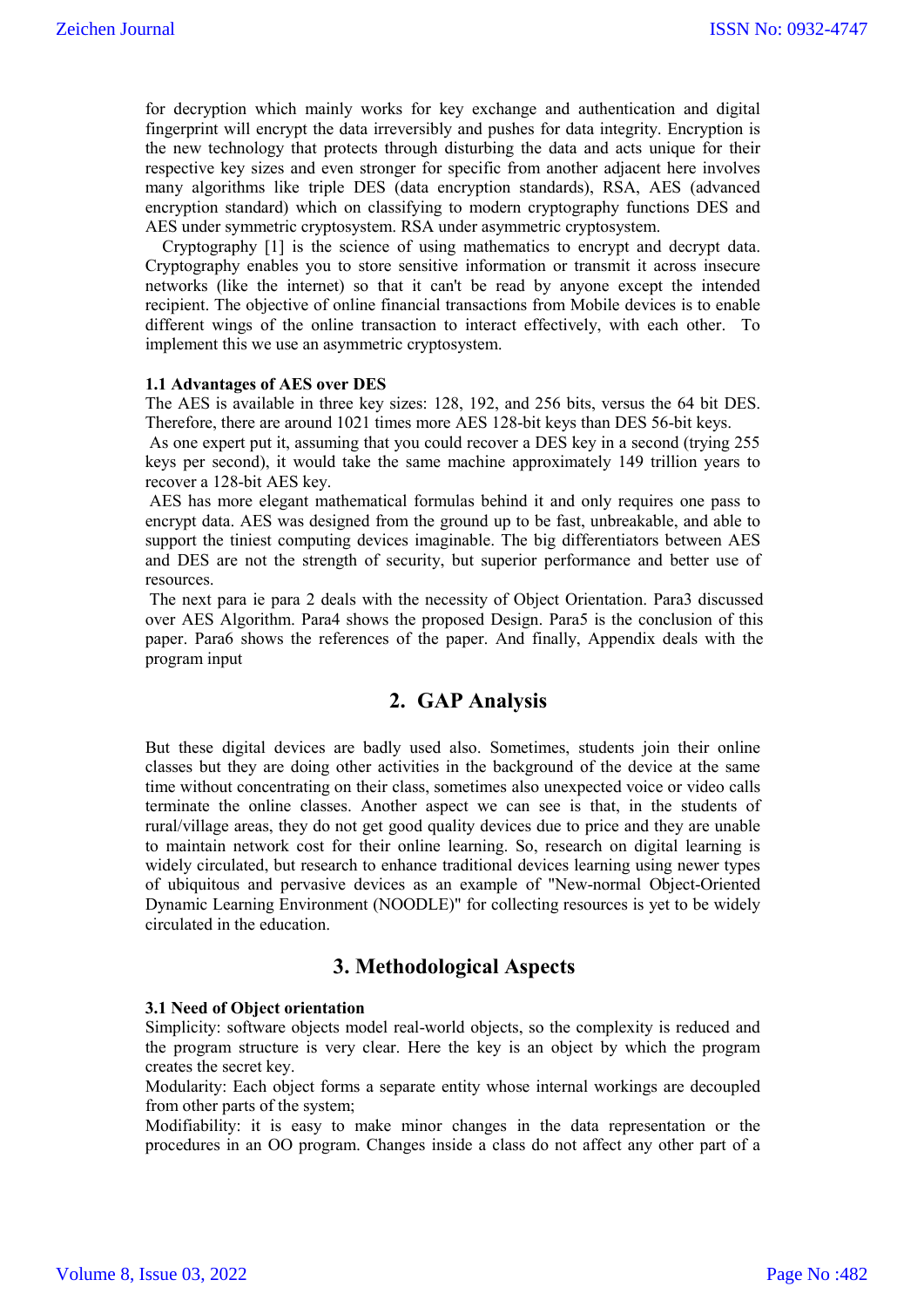program, since the only public interface that the external world has to a class is through the use of methods.

Here modification requires every day, because financial transaction policy by banks or the government may change from time to time. This is shown in figure 1.

Extensibility: adding new features or responding to changing operating environments can be solved by introducing a few new objects and modifying some existing ones. For the betterment of civilization, the government introduces new policies every day.

Maintainability: objects can be maintained separately, making locating and fixing problems easier;

Re-usability: objects can be reused in different programs. Cryptography [1,5] is the science of using mathematics to encrypt and decrypt data. Cryptography enables you to store sensitive information or transmit it across insecure networks (like the Internet) so that it cannot be read by anyone except the intended recipient. While cryptography is the science of securing data, cryptanalysis is the science of analyzing and breaking secure communication. Classical cryptanalysis involves an interesting combination of analytical reasoning, application of mathematical tools, pattern finding, patience, determination, and luck.

Cryptology embraces both cryptography and cryptanalysis.



**Figure 1. Block Diagram**

The Techniques are presented in the following Section 4.

# **4. Algorithms and Techniques**

#### **4.1 Outline of AES Algorithm**

AES is a block cipher with a block length of 128 bits.

AES allows for three different key lengths: 128, 192, or 256 bits. Our discussion will assume that the key length is 128 bits.

Encryption consists of 10 rounds of processing for 128-bit keys, 12 rounds for 192-bit keys, and 14 rounds for 256-bit keys.

Except for the last round in each case, all other rounds are identical.

Each round of processing includes one single-byte-based substitution step, a row-wise permutation step, a column-wise mixing step, and the addition of the round key. The order in which these four steps are executed is different for encryption and decryption.

To appreciate the processing steps used in a single round, it is 2 best to think of a 128-bit block as consisting of a 4×4 matrix of bytes, arranged as follows:

byte<sub>0</sub> byte<sub>4</sub> byte<sub>8</sub> byte<sub>12</sub> byte<sub>1</sub> byte<sub>5</sub> byte<sub>13</sub> byte<sub>2</sub> byte<sub>6</sub> byte<sub>10</sub> byte<sub>14</sub> byte<sub>3</sub> byte<sub>7</sub> byte<sub>11</sub> byte<sub>15</sub>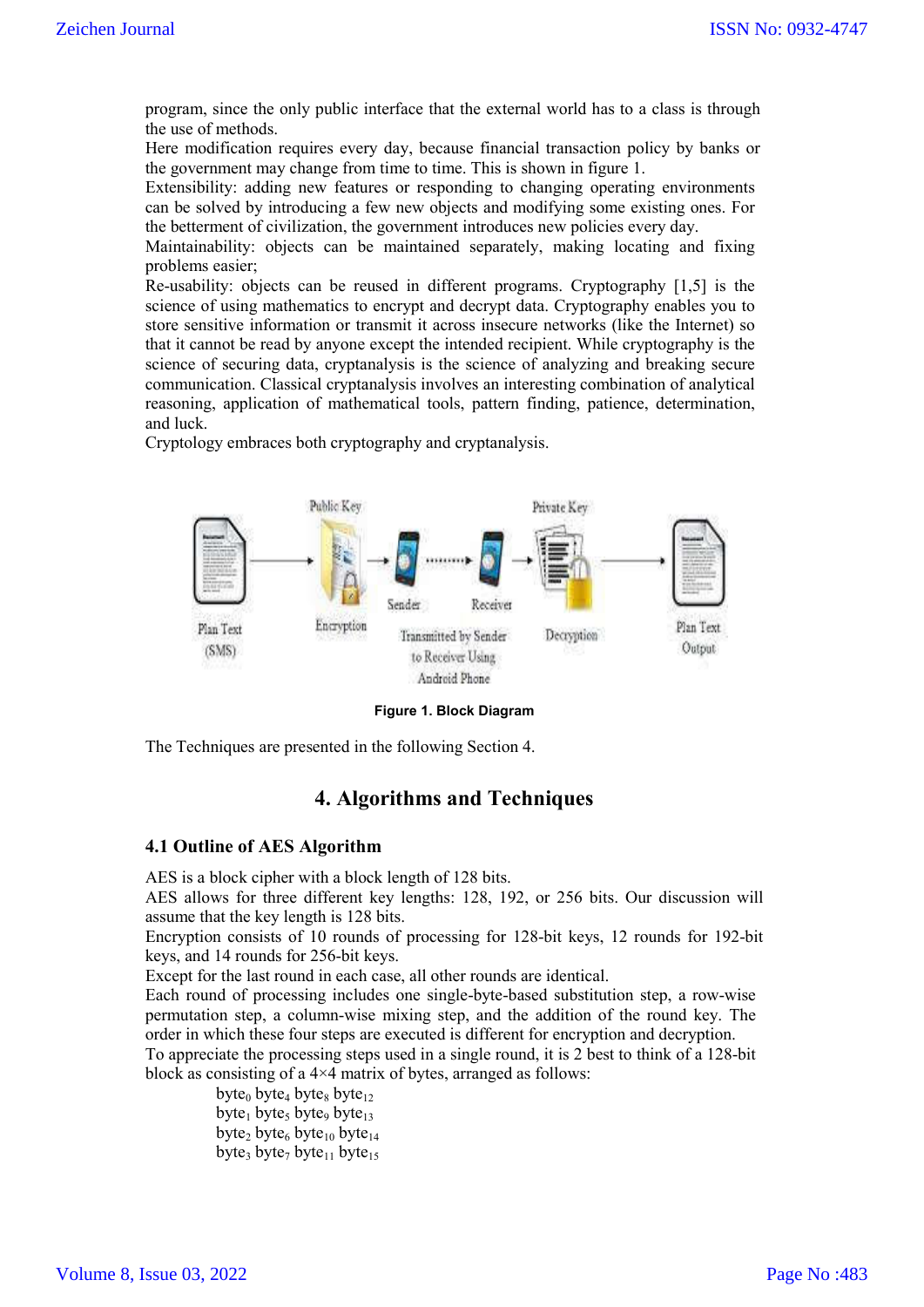Therefore, the first four bytes of a 128-bit input block occupy the first column in the  $4 \times 4$  matrices of bytes. The next four bytes occupy the second column, and so on. The  $4 \times 4$  matrices of bytes are referred to as the state array.

A word consists of four bytes that are 32 bits. Therefore, each column of the state array is a word, as is each row.

Each round of processing works on the input state array and produces an output state array.

The output state array produced by the last round is rearranged into a 128-bit output block. The Encryption Key and Its Expansion.

AES Decryption process is just the reverse procedure of the AES Encryption process. With the help of the Decryption process, encrypted data convert to the plain test ie original data.

### **4.2 The Encryption Key and Its Expansion**

Assuming a 128-bit key, the key is also arranged in the form of a matrix of  $4 \times 4$ bytes. As with the input block, the first word from the key fills the first column of the matrix, and so on.

The four-column words of the key matrix are expanded into a schedule of 44 words. (As to how exactly this is done, we will explain that later.) Each round consumes four words from the key schedule.

The figure below depicts the arrangement of the encryption key in the form of 4-byte words and the expansion of the key into a key schedule consisting of 44 4-byte words.

#### *The Overall Structure of AES*

The overall structure of AES encryption/ decryption is shown in Figure 1.

The number of rounds shown in Figure 2, is for the case when the encryption key is 128 bits long. (As mentioned earlier, the number of rounds is 12 when the key is 192 bits, and 14 when the key is 256.)

Before any round-based processing for encryption can begin, the input state array is XORed with the first four words of the key schedule. The same thing happens during decryption — except that now we XOR the ciphertext state array with the last four words of the key schedule.

For encryption, each round consists of the following four steps: 1) Substitute bytes, 2) Shift rows, 3) Mix columns, and 4) Add round key. The last step consists of XORing the output of the previous three steps with four words from the key schedule.

For decryption, each round consists of the following four steps: 1)Inverse shift rows, 2) Inverse substitute bytes, 3) Add round key, and 4) Inverse mix columns. The third step consists of XORing the output of the previous two steps with four words from the key schedule.

The last round for encryption does not involve the "Mix columns" step. The last round for decryption does not involve the "Inverse mix columns" step.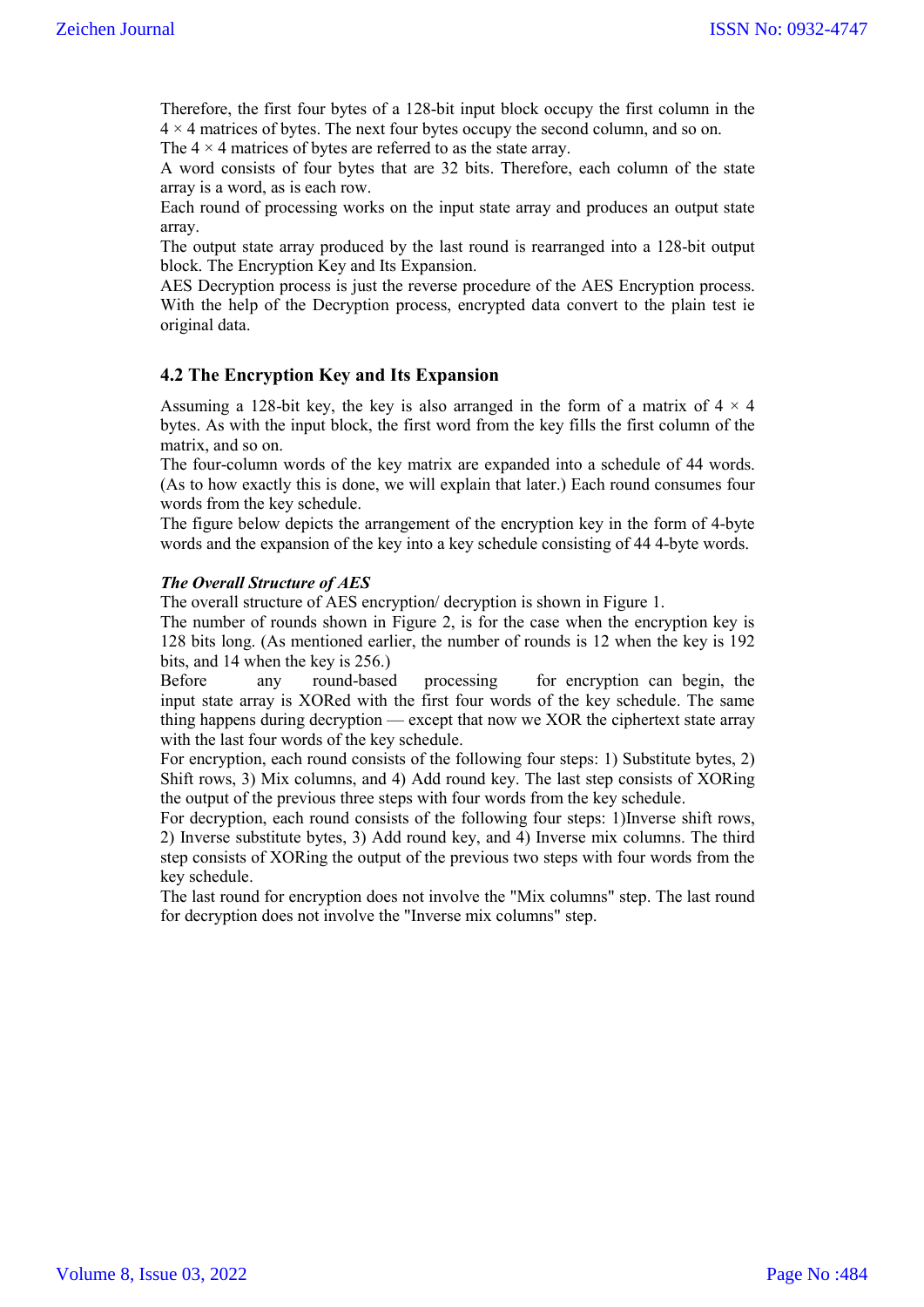

**Figure 2. Rounds of AES**

### **4.3 The Four Steps in Each Round of Processing**

STEP 1: Generate Sub Bytes for byte-by-byte substitution during the forward process.

STEP 2: Shift Rows for shifting the rows of the state array during the forward process. The corresponding transformation during decryption is denoted Inv Shift Rows for Inverse Shift-Row Transformation.

STEP 3: Mix Columns for mixing up of the bytes in each column separately during the forward process.

STEP 4: Add Round Key for adding the round key to the output of the previous step during the forward process.

The Substitute Bytes Step

This is a byte-by-byte substitution and the substitution byte for each input byte is found by using the same lookup table.

• The size of the lookup table is  $16 \times 16$ .

The Shift Rows Step

• This is where the matrix representation of the state array be- comes important.

• The ShiftRows transformation consists of (i) not shifting the first row of the state array at all; (ii) circularly shifting the second row by one byte to the left; (iii) circularly shifting the third row by two bytes to the left; and (iv) circularly shifting the last row by three bytes to the left.

The Mix Columns Step

• This step replaces each byte of a column by a function of all the bytes in the same column.

• More precisely, each byte in a column is replaced by two times the value of that byte, plus three times the next byte, plus the byte that comes next, plus the byte that comes next. The word 'next' means the byte in the row below; the meaning of 'next' is circular in the same column.

Adding the Round Key

• The 128 bits of the state array are bitwise XOR'ed with the 128 bits of the round key.

• The AES Key Expansion algorithm is used to derive the 128-bit round key from the original 128-bit encryption key.